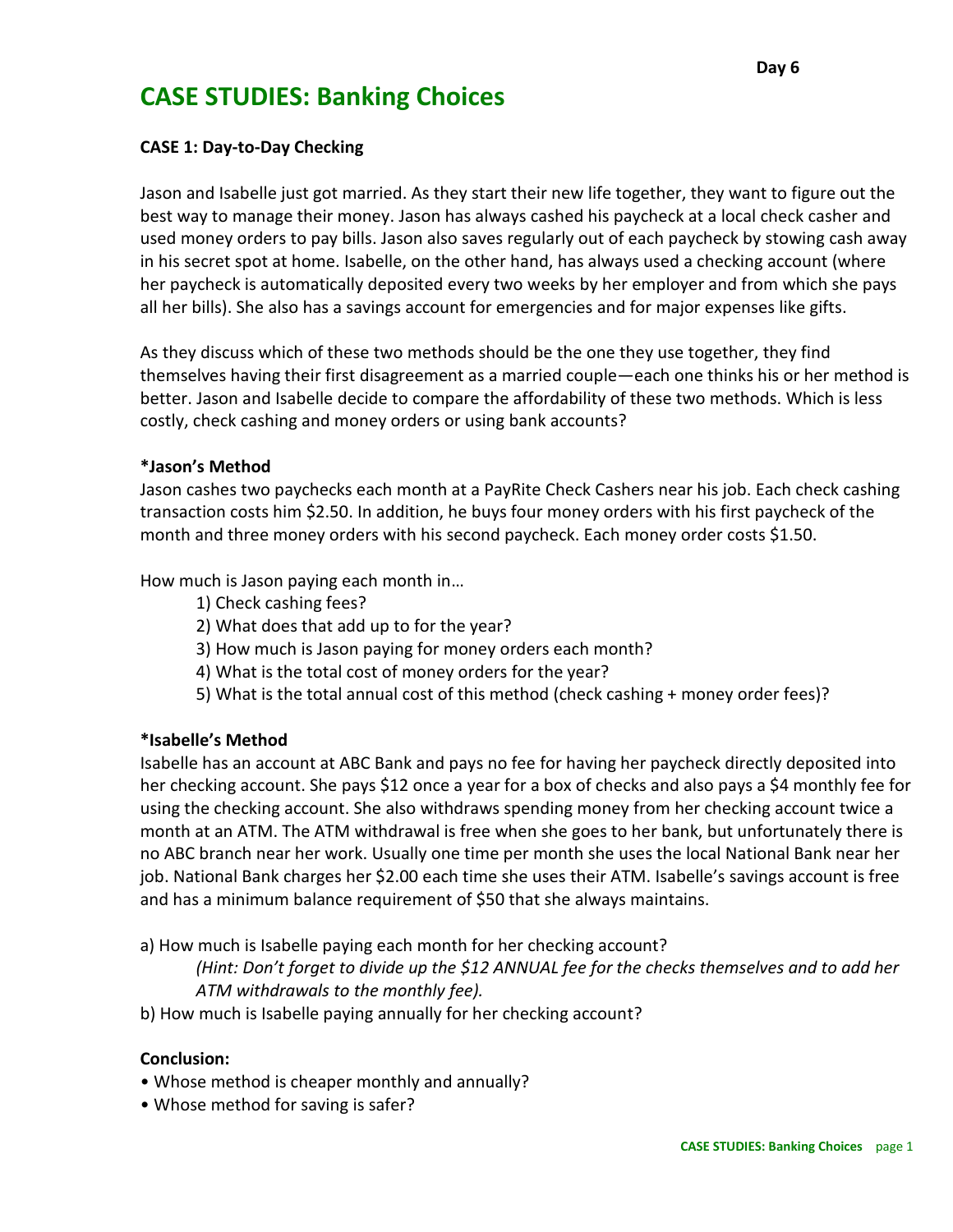# **CASE 2: Financing Purchases**

Juanita and her mother, Magda, just bought a home together. They want to buy a dining room set to make the new place feel like home for Juanita's three children. One evening, Magda sees a lovely dining set at the local furniture store and takes Juanita to see it. The set is on sale for \$600 with a regular retail price of \$725. While they both love the set, they do not have \$600 in cash right now to buy the set outright. Magda tells Juanita that the store manager offered her special financing, where they could have the furniture now and pay monthly installments of \$35 for the next two years, with no down payment. Juanita thinks they should wait and save the money first; she estimates that it will take eight months or so to save the full amount. But Magda is concerned that if they wait, they will lose the sales price and end up paying more for the set at the retail price.

Is Magda right? Will they pay too much if they wait and save money, paying the full retail price later? What is the most expensive?

a) At the end of two years of finance payments, how much will Magda and Juanita have paid for the dining set?

b) What is the difference between the sales prices and what they will pay for their two-year financing deal?

c) What is the difference between the regular retail price and what they would pay with

financing?

d) So is Magda right? Will they pay too much if they take the time to save money and pay full retail price later? What is the more expensive option?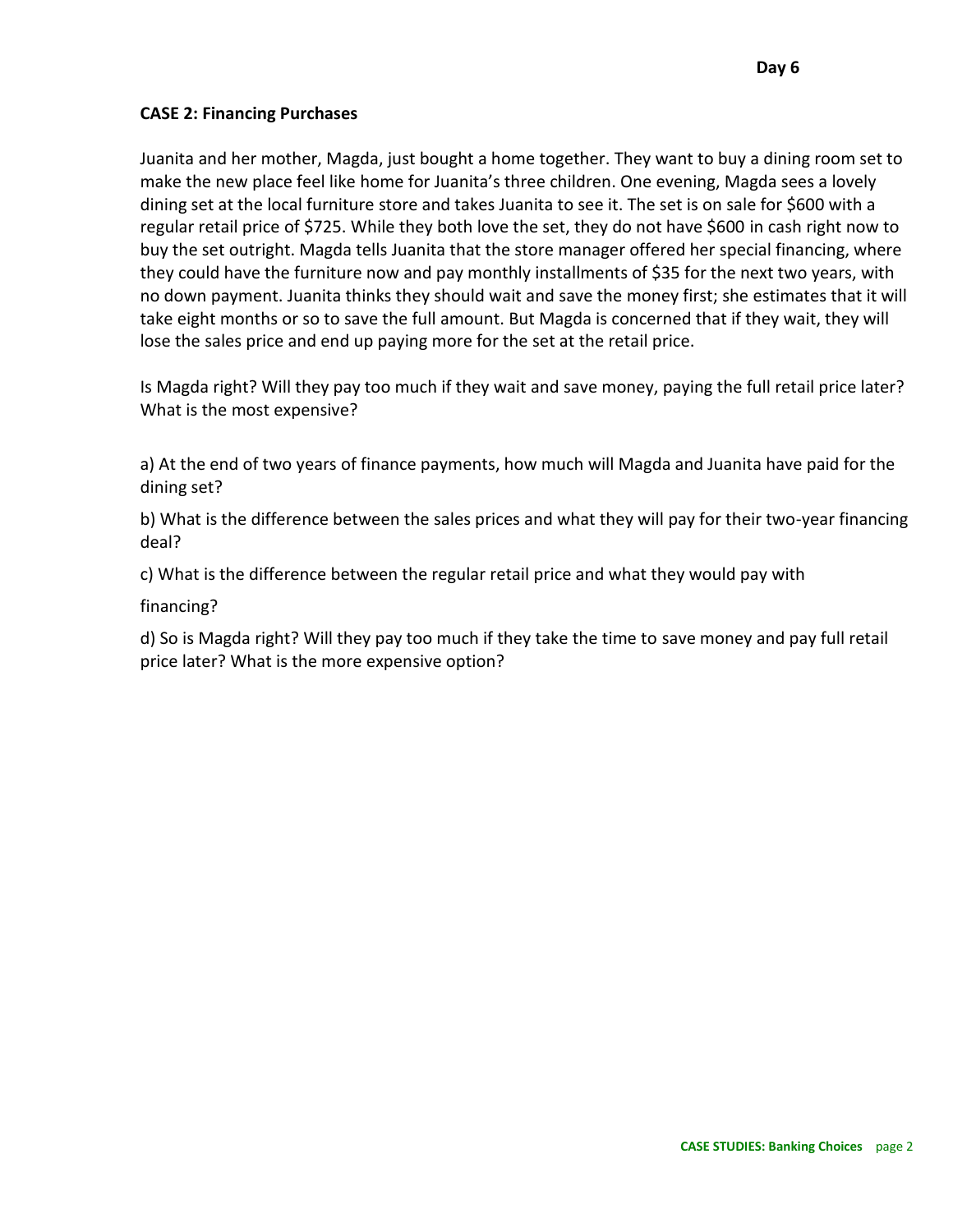# **CASE 3: Financing Purchases**

David and Tina are having their first baby together. As they make preparations for their growing family, they have decided to consolidate their finances, using only one financial institution for their checking and savings accounts. David has been a member of an employer-based credit union while Tina has used BigPhat Bank, which has a branch located near her work.

By comparing the terms of the products offered by each institution, which will be less costly for them to use?

*For all the calculations, keep in mind that David and Tina know their financial behaviors well. They know, for example, that they typically order checks twice a year to cover all of their bill payments; they get cash from an ATM at their bank or credit union one time per month and at an ATM at another bank an average of three times per month. Finally, they know that the amount they have saved in any given month fluctuates a lot since they both use savings for big purchases; it never drops below \$100, though it will drop below \$500 for an average of three months out of the year.*

# **The Credit Union:**

Checking Account: \$12 check ordering fee \$2 monthly account maintenance fee \$ 0 ATM per use fee at credit union; \$2.00 ATM per use fee at another bank Savings Account: \$ 3 monthly fee if the balance drops below \$100

# **BigPhat Bank:**

Checking Account: \$15 check ordering fee \$ 5 monthly account maintenance fee \$ 0 ATM per use fee at bank; \$1.50 ATM per use fee at another bank Savings Account: \$ 4 monthly fee if balance drops below \$500

# Questions:

- a) What is the total annual cost of each checking account? Which is less expensive?
- b) What is the anticipated cost of each savings account? Which will be less costly for them?
- c) Which financial institution will be the least expensive for them?